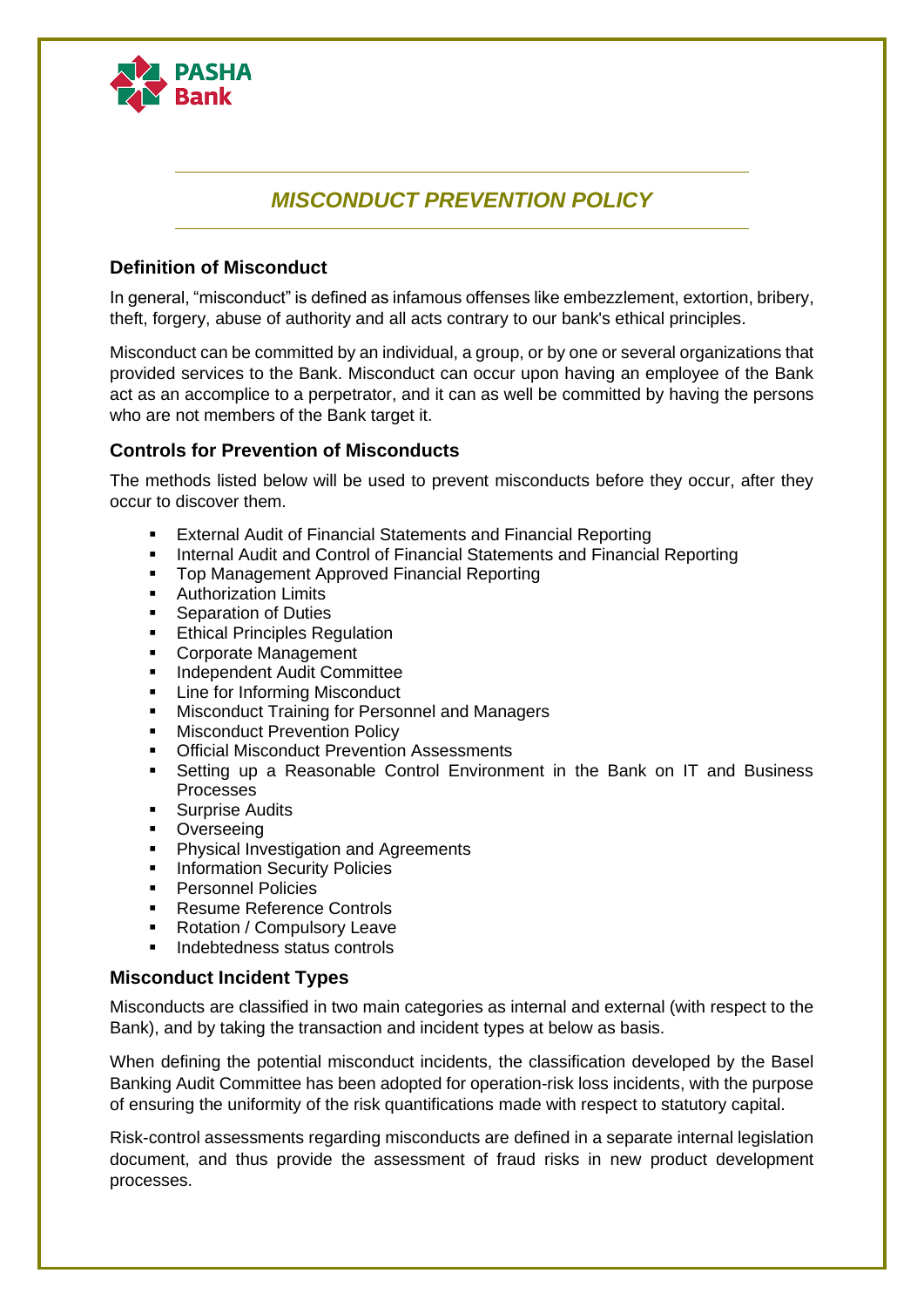

#### **Unauthorized Transaction**

- Transactions Deliberately not Reported
- Unauthorized Transactions that Cause Financial Loss
- Positions Deliberately Reported Incorrectly

#### **Incidents of Internal Theft and Fraud**

- Misconduct and Fraud / Credit Fraud
- Theft / Blackmail / Robbery
- Inappropriate Use of Assets
- Damaging of Assets
- Forgery<br>■ Check F
- **Check Fraud**
- **•** Smuggling
- Transfer the Accounts to Somebody Else's Name / Use of Accounts by Way of Forgery
- Failure to Fulfil Tax and Other Similar Legal Obligations
- Bribery / Commission
- **·** Insider Trading

#### **Theft and Fraud by External Persons**

- Theft / Robbery
- **Forgery**
- Check Fraud
- **•** Blackmail

#### *System Security*

- Hacking Loss
- **■** Information Theft

In any event, incidents of misconduct are not limited to those listed above and; in case of doubt as to whether an activity is indeed misconduct, the Ethical Line must be used for support and to take advice on the phone.

## **Responsibility for Reporting**

According to the principles of this Policy, each employee is required to report any finding or suspicion he/she might have regarding any act of misconduct, to the Internal Audit Unit, which is entrusted with the duty of inquiring, examining, investigating the acts of misconduct and reporting them to the authorities in charge.

When a person, who would report such actions or incidents or his/her strong suspicion that they existed, he/she can not only refer in his/her preliminary assessments to the specific misconduct types stated in this Policy, the general definition which says "an act of misconduct is any action by one or several persons, intended to derive unfair or unlawful benefits deliberately or by using deceitful methods, for himself/herself or themselves, or to to damage the tangible assets or the reputation of the Bank or to obtain benefit for the Bank" can as well be taken as the point of reference.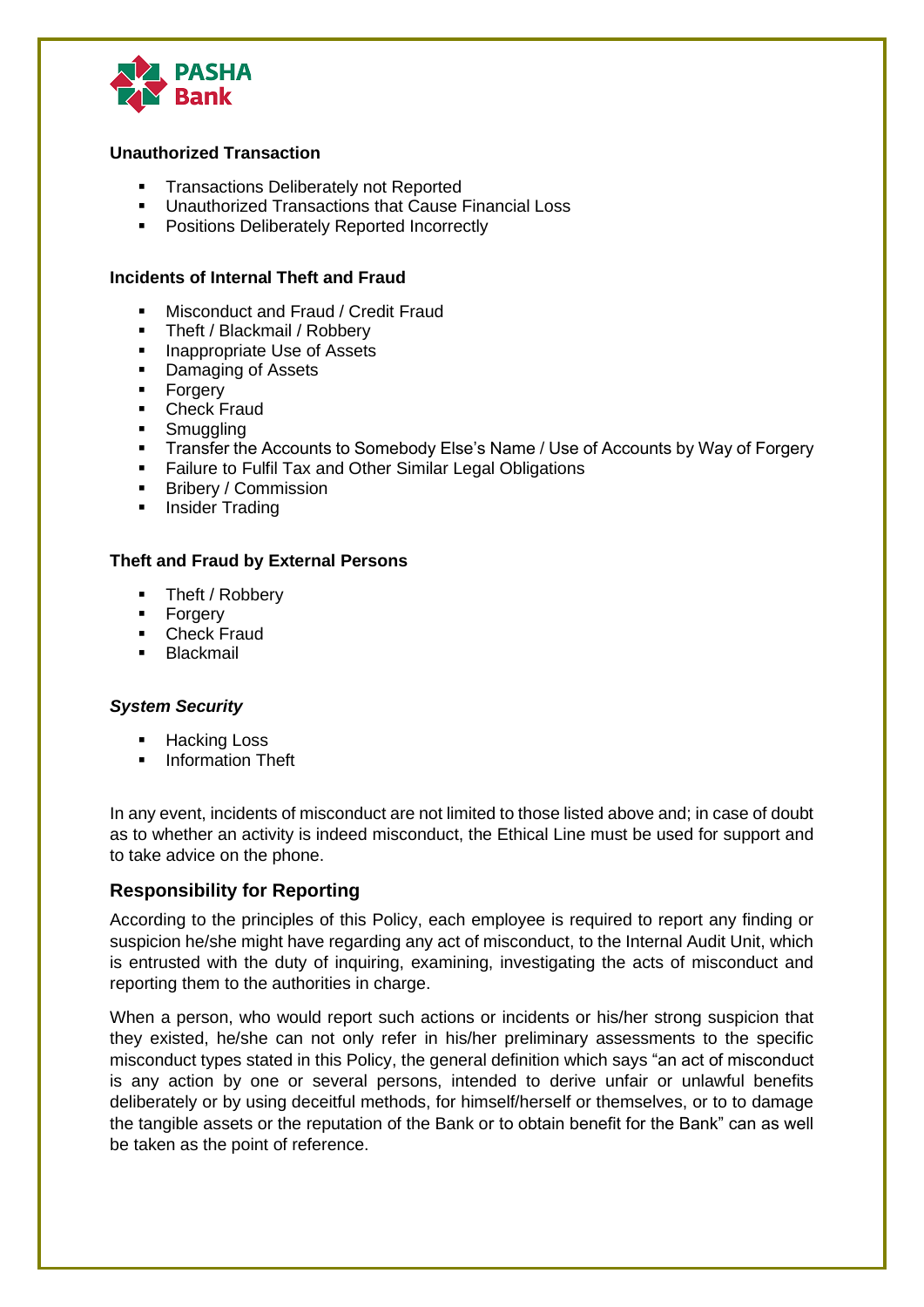

As shall also be understood from this definition, as long as it is deceitful or improper, the act that is intended to obtain a tangible or reputational benefit to the Bank will still be considered misconduct.

#### *Reporting Procedures*

- 1. Acts of misconduct must, without resort to an intermediary, be reported directly to the Internal Audit or the Internal Control Units – primarily to the Internal Audit Unit.
- 2. Depending on the nature of the particular incident and at the option of the person who reports, such reporting can be oral or written. Written reports must be sent by e-mail or fax, and the oral reports must be submitted either face to face or by telephone.

When submitting a report orally or in writing, attention must be paid to the following aspects regarding the contents and the procedure:

- a) The reporting person can give his/her name;
- b) The subject matter of the report and/or the person about whom the report is submitted must clearly and plainly be stated;
- c) In the report, the basic elements that describe the misconduct, namely the person/incident, time, place, and method must be stated as clear, concretely and fully as possible and;
- d) Concrete evidence, witnesses and documents, if any, regarding the report must also be provided or stated.

#### *Reporting Channels*

By e-mail: [etikhat@pashabank.com.tr](mailto:etikhat@pashabank.com.tr)

- 1. Misconduct findings or strong suspicion of it, encountered during routine audits and controls by the Internal Audit Unit's or the Internal Control Unit's personnel, will be reported not individually, but through the management of that Unit.
- 2. Any report about acts of misconduct by anybody who is not an employee, submitted through any of the various complaint and reporting channels of the Bank, must directly be communicated in writing to the Internal Audit Unit, by the unit that is responsible for operating that channel.
- 3. Any report by the Board of Directors or the Audit Committee of the Bank about a misconduct finding or suspicion is not subject to any requirements as to the form.
- 4. In the event of hesitation whether if the discovered incident should be considered a misconduct or a breach of ethical rules, the communication channels stated in this Policy must be used along with the communication channels stated in the Ethical Principles Policy.
- 5. If it is discovered that the misconduct report is intended to violate the personal rights or to damage the position of an employee, the Bank's disciplinary provisions will be applied the person that had submitted the false report.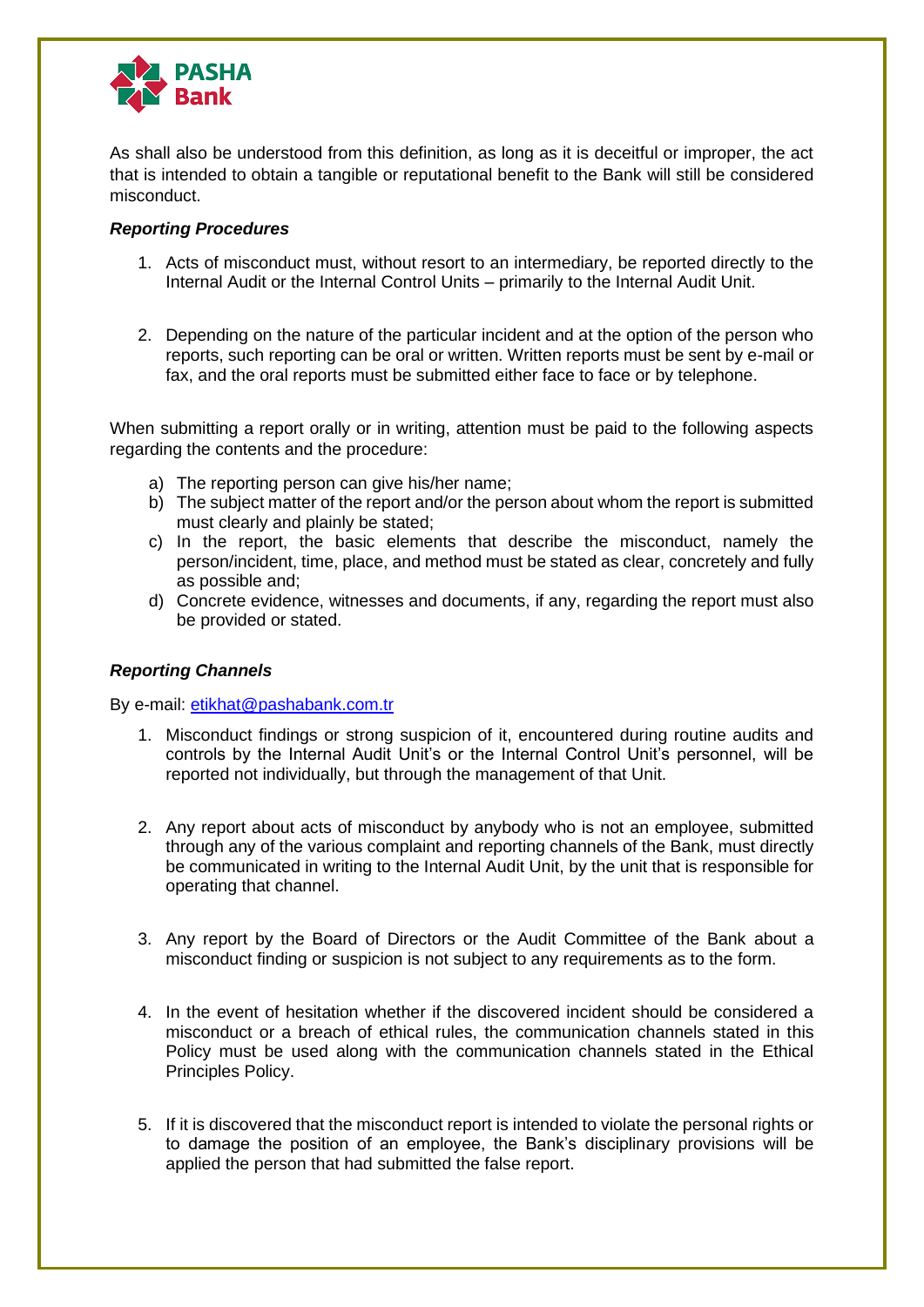

## **Researching Responsibility**

The duty of researching, examining and investigating the irregularities, frauds, and misconducts that had occurred in the Bank, and which call for punishment according to the Bank's Policies and Procedures, and reporting the results to the concerned authorities, will be carried out by the Internal Audit Unit.

With respect to this, the responsibility to investigate the following falls on the Internal Audit Unit:

a) Actions of the Bank personnel, in violation of instructions and the general ethical rules that call for disciplinary punishment, or which discredit the Bank in the eyes of third persons, information about which had been obtained from open sources or had been reported by the customers/personnel;

b) Dealings or transactions that are discovered during routine examinations, and which call for disciplinary punishment for violation of the Bank's rules and regulations, or for having being carried out deliberately, or which constitute crime prosecutable by legal authorities or;

c) Transactions that are discovered during routine investigations, the transactions that are likely to cause material loss or have the potential to cause material loss, if no immediate action is taken, are within the scope of the responsibility of the Internal Audit Unit.

Apart from this, within the scope of this Policy, the Internal Control Unit and the Internal Audit Unit provides consultancy services for the continuous improvement of the initial control points that had been set up by any business unit of the Bank, for the prevention of improper transactions and acts of misconduct.

## **Confidentiality**

All parties to which any act of misconduct has been reported must definitely keep the details of such misconduct as well as the results of the examination and investigation about it, confidential. All inquiry, examination, investigation and reporting activities of the Internal Audit Unit regarding the acts of misconducts duly reported within the framework of this Policy, will be conducted under strict confidentiality.

During the examinations and inquiries, the phases of the inquiry, and the identities of the suspected parties involved in it, and of the informer, cannot – except when inevitable like in the event of cross-examination and hearing the witnesses – be disclosed to anybody except those who are authorized by law or according to the rules and regulations of the Bank.

This purpose of this confidentiality principle is to protect the informer and the suspected person, considering the possibility of failing to find any wrongdoing or perpetrator at the end of the inquiry.

Providing information about the misconduct to the Audit Committee and to the Board of Directors will not be deemed a breach of confidentiality.

The Bank understands and respects the confidentiality concerns of the personnel, who reveals the incidents explained in this Policy. When an employee reveals such an incident, the Bank will, if necessary, with the help and cooperation of also that employee, conduct an urgent and extensive investigation. Even if the informer discloses his/her identity, this information will be kept confidential and will not be shared with anybody except those who are by law authorized to obtain such information.

Should sufficient evidence pointing out to misconduct or a misconduct attempt be found, the Bank will report this to the authorities mentioned in the pertinent laws.